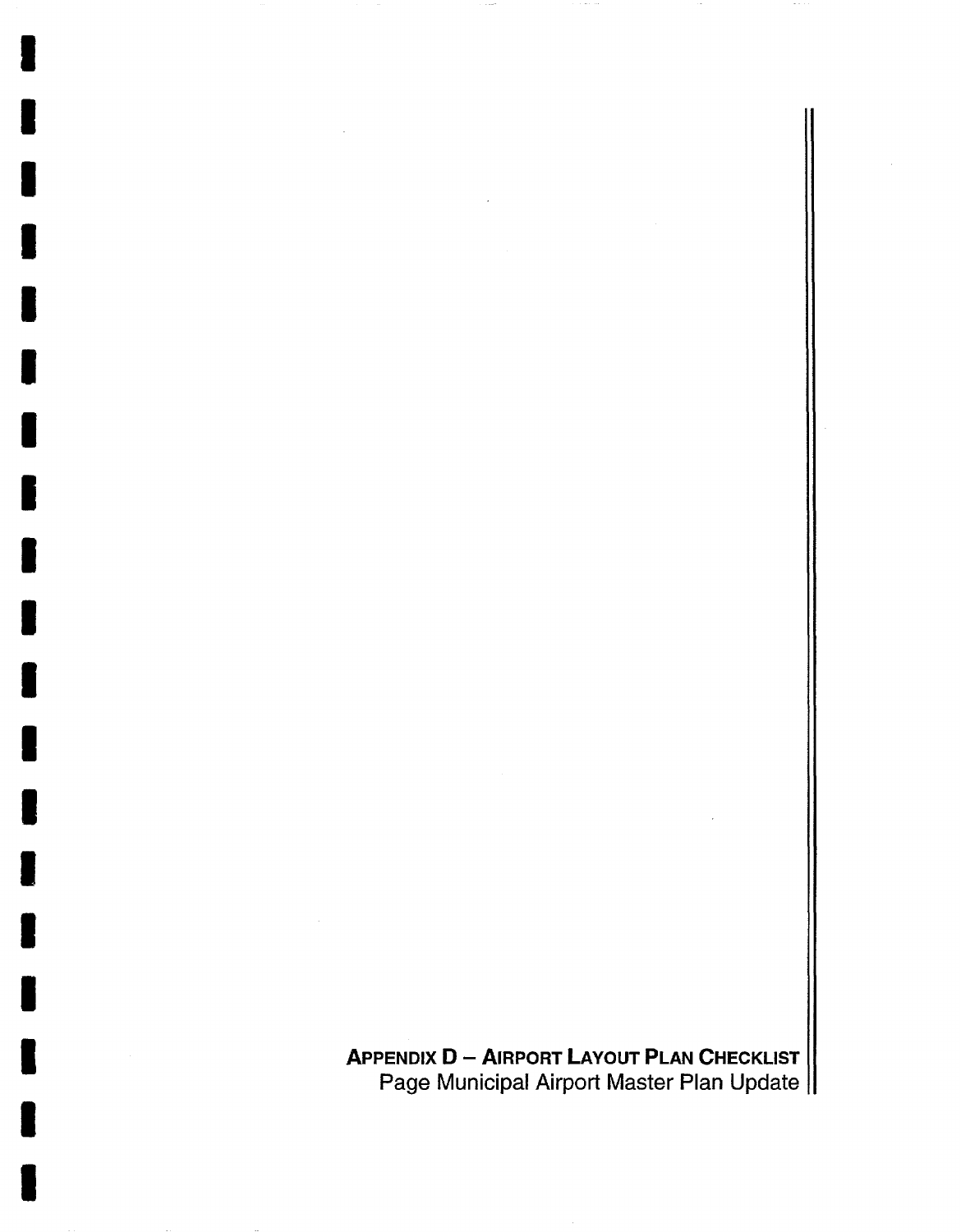Appendix D - Description

I

I

I

I

I

I

I

I

i

I

I

I

I

I

I

I

I

I

I

The following is the most current Airport Layout Plan (ALP) Drawing Checklist published by the Western-Pacific Region of the Federal Aviation Administration (FAA). This checklist is used by the FAA to review all ALP updates.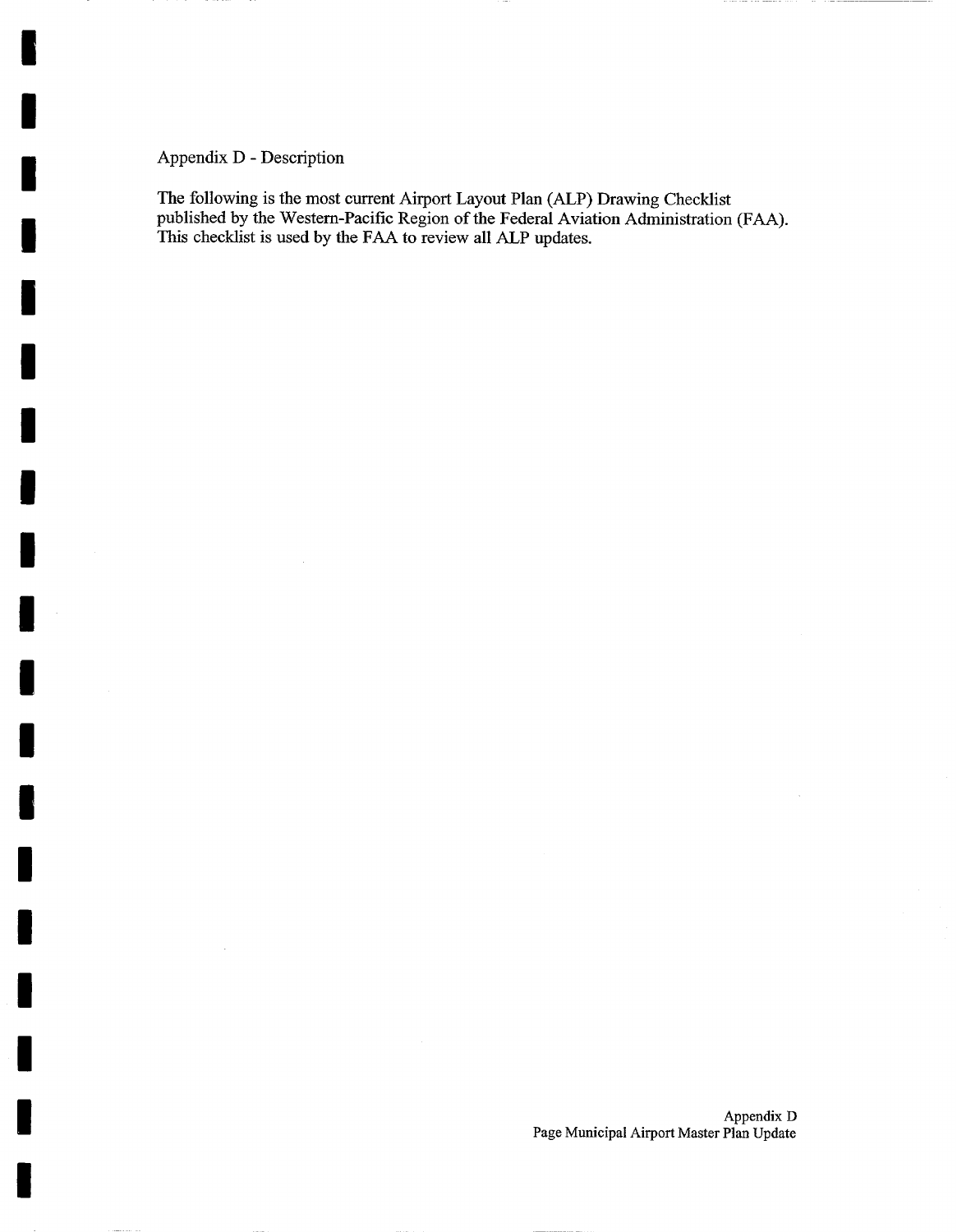## **U.S. Department of Transportation Federal Aviation Administration Western-Pacific Region - Airports Division**

. . . . . . . . . . .

**I** 

**I** 

**I** 

**I** 

**I** 

**I** 

**!** 

**I** 

**I** 

**I** 

**I** 

**I** 

**I** 

**I** 

**I** 

**I** 

**I** 

**I** 

**I** 

## AIRPORT LAYOUT PLAN DRAWING CHECKLIST

| Name of Airport:                         |                                                                                               |                                                                                                                       |
|------------------------------------------|-----------------------------------------------------------------------------------------------|-----------------------------------------------------------------------------------------------------------------------|
|                                          |                                                                                               |                                                                                                                       |
| Date of Review: Reviewed by:             |                                                                                               |                                                                                                                       |
|                                          |                                                                                               |                                                                                                                       |
| Item                                     | Included                                                                                      | Remarks                                                                                                               |
|                                          | Yes<br>No.                                                                                    |                                                                                                                       |
| <b>SHEET SIZE:</b>                       |                                                                                               |                                                                                                                       |
| 24" X 36"                                | ( )<br>( )                                                                                    |                                                                                                                       |
|                                          |                                                                                               |                                                                                                                       |
| <b>BAR SCALE:</b>                        |                                                                                               |                                                                                                                       |
| $1" = 200'$ to $1" = 600'$               | ( )<br>( )                                                                                    |                                                                                                                       |
| <b>NORTH ARROW:</b>                      |                                                                                               |                                                                                                                       |
| True & Current Magnetic                  |                                                                                               |                                                                                                                       |
| Declination w/Annual Rate of             |                                                                                               |                                                                                                                       |
| Change                                   | ( )<br>( )                                                                                    |                                                                                                                       |
| <b>WIND ROSE:</b>                        |                                                                                               |                                                                                                                       |
| Source & Time Period                     | $\begin{matrix} \cdot \\ \cdot \end{matrix}$<br>$\left( \begin{array}{c} \end{array} \right)$ |                                                                                                                       |
| Shown in MPH & Knots                     | ( )                                                                                           |                                                                                                                       |
| 12 MPH Individual & Combined<br>Coverage | ( )<br>( )                                                                                    |                                                                                                                       |
| 15 MPH Individual & Combined             |                                                                                               |                                                                                                                       |
| Coverage                                 | $\left( \begin{array}{c} \end{array} \right)$<br>( )                                          |                                                                                                                       |
| <b>AIRPORT REFERENCE POINT</b>           |                                                                                               |                                                                                                                       |
| Existing                                 | $\left( \quad \right)$                                                                        |                                                                                                                       |
| Ultimate Development                     | $\begin{matrix} \cdot \\ \cdot \end{matrix}$<br>( )                                           |                                                                                                                       |
| Labeled Lat/Long at point on             |                                                                                               |                                                                                                                       |
| drawing                                  | ( )<br>( )                                                                                    |                                                                                                                       |
| <b>TOPOGRAPHIC INFO:</b>                 |                                                                                               |                                                                                                                       |
| 2" to 10' Contours                       | $\begin{pmatrix} 1 \\ 0 \end{pmatrix}$                                                        | <u> Listen alle suomen valtamatikan valtamatiksen valtamatiksen valtamatiksen valtamatiksen valtamatiksen valtama</u> |
| Contours are Labeled                     |                                                                                               |                                                                                                                       |
| <b>NAD 83: (Mandatory)</b>               |                                                                                               |                                                                                                                       |
| North American Datum Used                |                                                                                               |                                                                                                                       |
| for <b>ALL</b> Lat/Long identifications  | ( )<br>( )                                                                                    |                                                                                                                       |
| <b>ELEVATIONS:</b>                       |                                                                                               |                                                                                                                       |
| Existing Runway Ends including           |                                                                                               |                                                                                                                       |
| Displaced Threshold                      | $\rightarrow$<br>€                                                                            |                                                                                                                       |
| <b>Ultimate Runway Ends</b>              | $\mathcal{E}$                                                                                 |                                                                                                                       |
| Runway Intersections                     |                                                                                               |                                                                                                                       |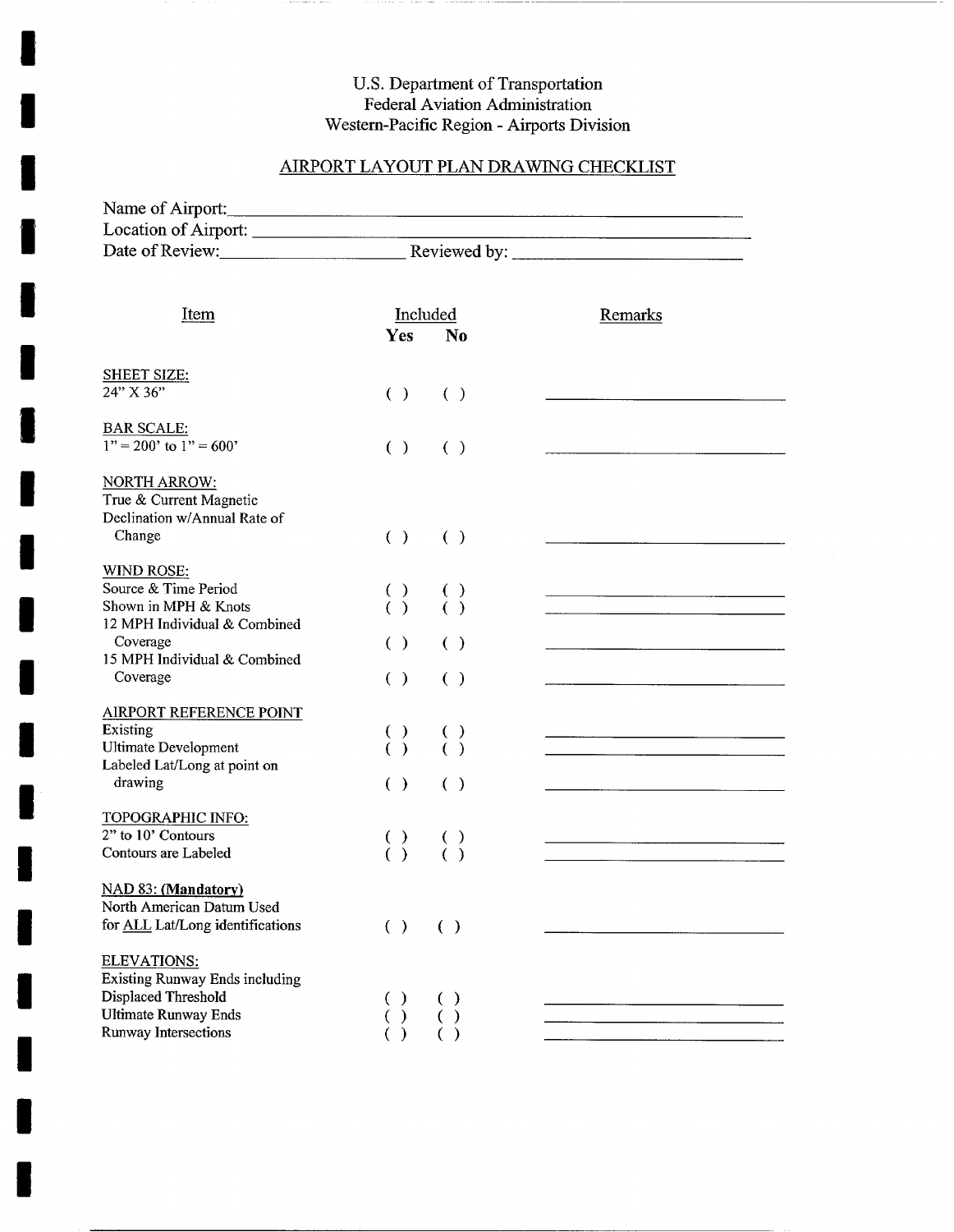|                                                                          | Included               |                                               | Remarks |
|--------------------------------------------------------------------------|------------------------|-----------------------------------------------|---------|
|                                                                          | Yes                    | N <sub>0</sub>                                |         |
| Runway High & Low Points                                                 | $\left( \quad \right)$ | $\left( \begin{array}{c} \end{array} \right)$ |         |
| Touchdown Zone Elevation                                                 |                        |                                               |         |
| (TDZE) Highest RWY Elevation in first                                    |                        |                                               |         |
| 3000' of any RWY which will have                                         |                        |                                               |         |
| published straight-in minimums)                                          | $\left( \quad \right)$ | ( )                                           |         |
| LINES:                                                                   |                        |                                               |         |
| <b>Existing Property Boundary</b>                                        | $\mathcal{Y}$<br>₹     | €                                             |         |
| <b>Ultimate Property Boundary</b>                                        | $\rightarrow$          | ( )                                           |         |
| Building Restriction Line (BRL) -                                        |                        |                                               |         |
| on both sides of the Runway                                              | $\mathcal{Y}$<br>€     | €                                             |         |
| Section Corners (minimum of 2)                                           | $\lambda$              | ℩                                             |         |
| Existing Development shown                                               |                        |                                               |         |
| with Solid or Bold Lines                                                 | $\lambda$<br>€         | $\left( \begin{array}{c} \end{array} \right)$ |         |
| Future Development shown                                                 |                        |                                               |         |
| w/Dashed or Screened Lines                                               | ( )                    | ( )                                           |         |
|                                                                          |                        |                                               |         |
| RUNWAY DRAWING DETAILS:                                                  |                        |                                               |         |
| Length & Width of Existing R/W                                           | $\mathcal{Y}$          |                                               |         |
| Length & Width of Ultimate R/W                                           | $\mathcal{E}$          |                                               |         |
| End Numbers - for each end                                               | $\mathcal{E}$          |                                               |         |
| True Bearings to nearest sec.                                            | $\lambda$              |                                               |         |
| Runway Markings -                                                        |                        |                                               |         |
| (Basic, Non-Prec., Precision)                                            | $\mathcal{Y}$          |                                               |         |
| Existing Lighting shown                                                  | $\mathcal{E}$          | €                                             |         |
| Ultimate Lighting indicated                                              | $\lambda$              |                                               |         |
| Lat./Long. & Elevations for                                              |                        |                                               |         |
| Runway Thresholds and                                                    |                        |                                               |         |
| Displaced Thresholds                                                     | ( )                    | ( )                                           |         |
| Runway Safety Areas (RSA) w/                                             |                        |                                               |         |
| dimensions                                                               | $\left( \quad \right)$ | ( )                                           |         |
| Centerline shown w/ true                                                 |                        |                                               |         |
| bearing                                                                  | ( )                    | ( )                                           |         |
| Existing Runway should be                                                |                        |                                               |         |
| lightly shaded                                                           | ( )                    | ( )                                           |         |
| Approach aides indicated (ILS,                                           |                        |                                               |         |
| REILS)                                                                   |                        |                                               |         |
| Obstacle Free Zone (OFZ)                                                 | ( )                    | ( )                                           |         |
|                                                                          |                        |                                               |         |
| - Based on usage by only small<br>airplanes or to include Large Aircraft | ( )                    | ( )                                           |         |
| Latitude, Longitude & Elevation                                          |                        |                                               |         |
| - For any non-federal on-airport                                         |                        |                                               |         |
| NAVAID to be used in the Instrument                                      | ( )                    | ( )                                           |         |
| Approach Procedure                                                       |                        |                                               |         |
| <b>TAXIWAY DETAILS:</b>                                                  |                        |                                               |         |
| Width of Existing                                                        |                        |                                               |         |
| Width of Ultimate                                                        | $\left( \quad \right)$ | $\left( \quad \right)$                        |         |
|                                                                          | $\lambda$              |                                               |         |
| Labeled by Name (i.e.T/W A,                                              |                        |                                               |         |
| T/W B, T/W D                                                             | $(\ )$                 | ( )                                           |         |
| Dimensional Clearance Widths                                             |                        |                                               |         |
| and Separations from:                                                    |                        |                                               |         |
| a) Runway Centerline(s)                                                  |                        |                                               |         |
| b) Parallel Taxiway                                                      |                        |                                               |         |
| c) Aircraft Parking Area (s)                                             |                        |                                               |         |

**I** 

**I** 

**I** 

**I** 

**I** 

**I** 

**I** 

**I** 

**I** 

**I** 

**i** 

**I** 

**I** 

**i** 

**I**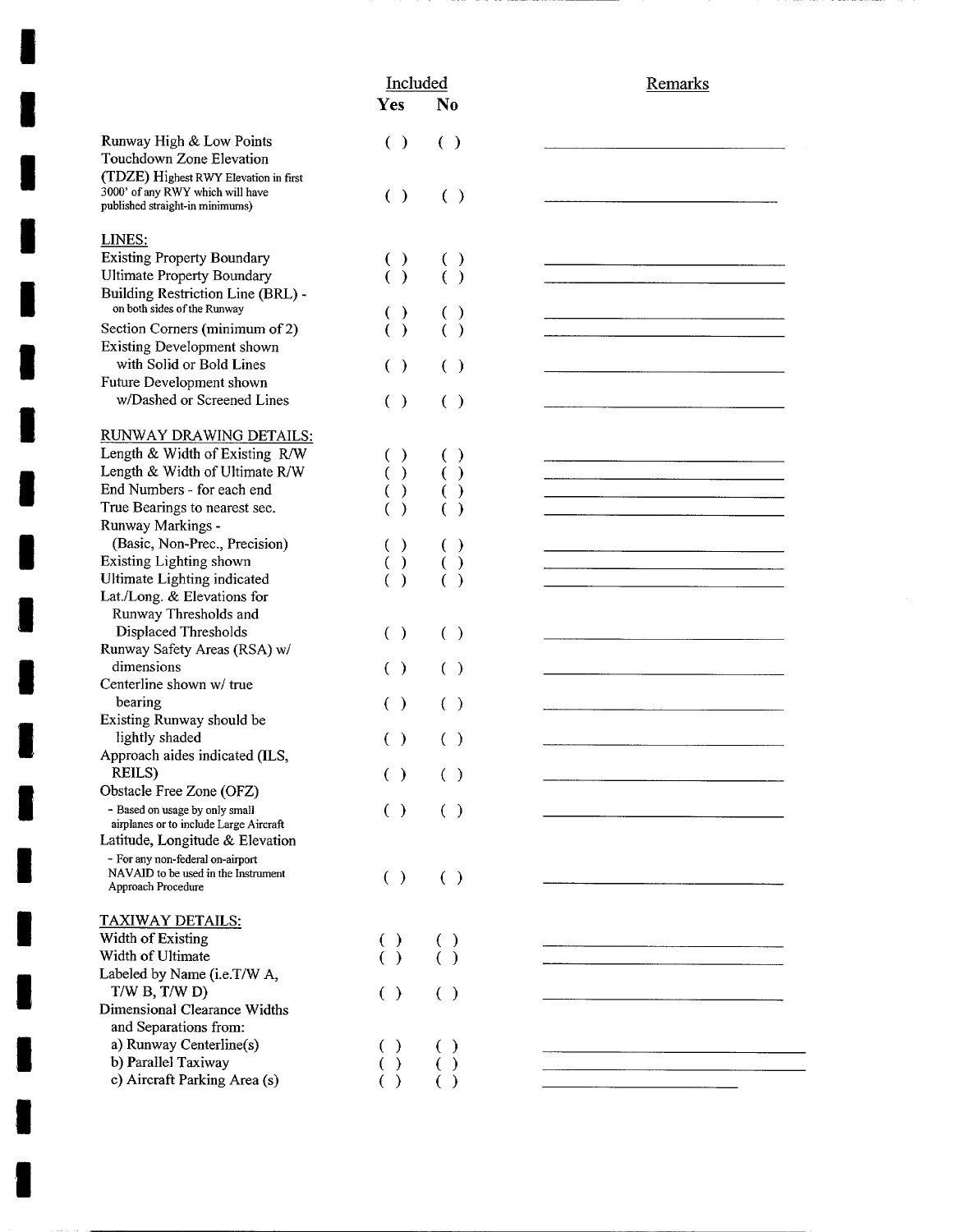| <u> Liberal Constitution de la company de la company de la company de la company de la company de la company de l</u> |
|-----------------------------------------------------------------------------------------------------------------------|
|                                                                                                                       |
|                                                                                                                       |
|                                                                                                                       |
|                                                                                                                       |
|                                                                                                                       |
|                                                                                                                       |
|                                                                                                                       |
|                                                                                                                       |
|                                                                                                                       |
|                                                                                                                       |
|                                                                                                                       |
|                                                                                                                       |
|                                                                                                                       |
|                                                                                                                       |
|                                                                                                                       |
|                                                                                                                       |
|                                                                                                                       |
|                                                                                                                       |
|                                                                                                                       |
|                                                                                                                       |
|                                                                                                                       |
|                                                                                                                       |
|                                                                                                                       |
|                                                                                                                       |
|                                                                                                                       |
|                                                                                                                       |
|                                                                                                                       |
|                                                                                                                       |
|                                                                                                                       |
|                                                                                                                       |
|                                                                                                                       |
|                                                                                                                       |
|                                                                                                                       |
|                                                                                                                       |
|                                                                                                                       |
|                                                                                                                       |
|                                                                                                                       |
|                                                                                                                       |

**I** 

**I** 

**I** 

**I** 

**I** 

**I** 

**I** 

**I** 

**I** 

**I** 

**I** 

**I** 

**I** 

**I** 

**I** 

**I** 

**I** 

**I** 

**I**